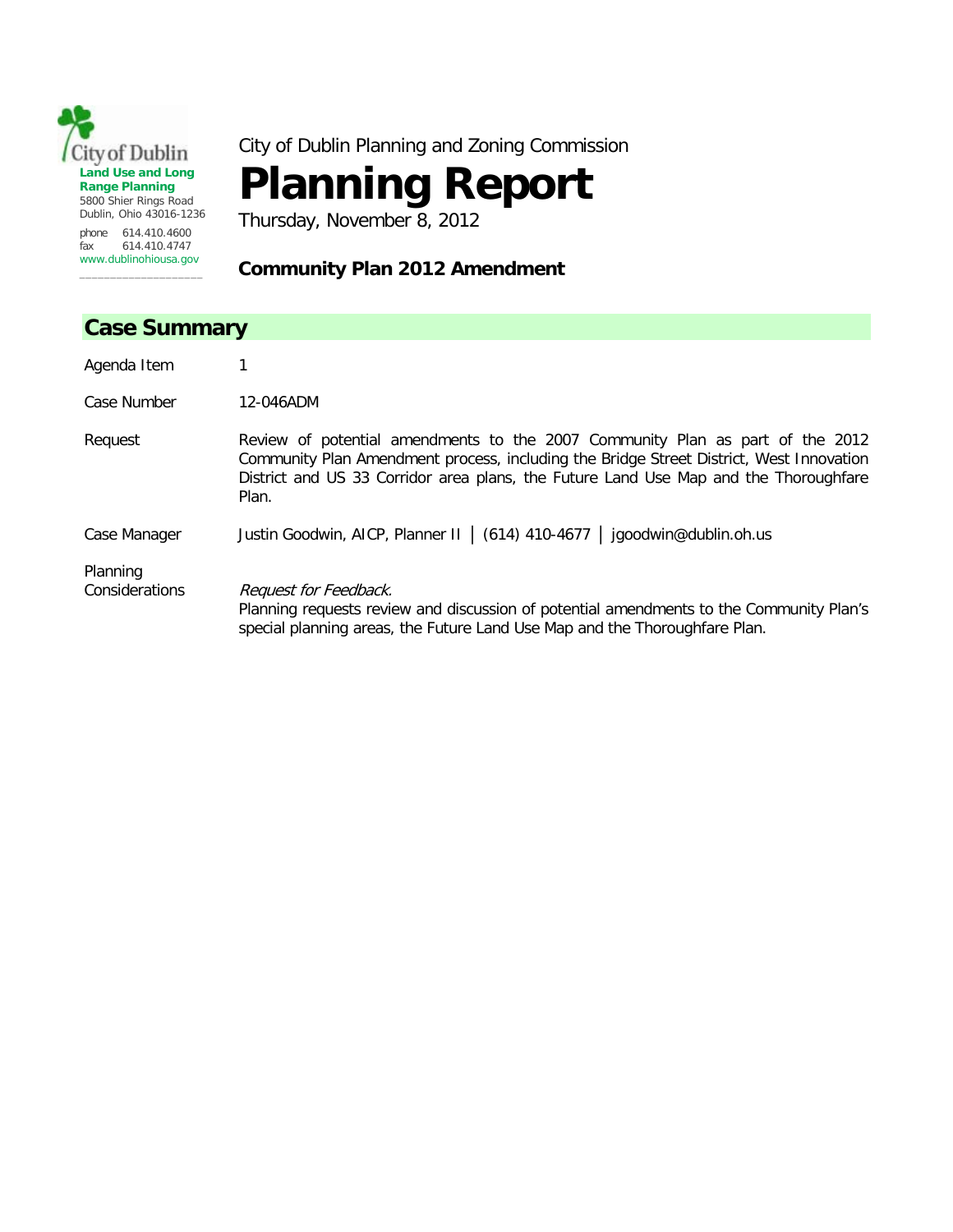## **Background**

Planning provided an overview of potential updates to the Special Area Plans section of the Community Plan at the September 6, 2012 Planning and Zoning Commission meeting, including key amendment considerations for each of the existing area plans, and a concept for integrating the seven 'business neighborhood' areas originally identified during the creation of the Economic Advancement Zone Plan. At the October 4, 2012 Commission meeting, Planning presented draft updates to the text, graphics and design recommendations of the existing area plans for Avery Road, Bright Road, Coffman Park and Southwest Areas. Planning has made draft updates to the text, graphics and design recommendation to the Bridge Street District, West Innovation District, and US 33 Corridor area plans, as well as updates and minor modifications to the Future Land Use Map and the Thoroughfare Plan. An overview of the draft changes for each element of the Plan is provided in this report.

As with previous reviews, Planning requests that Commission members continue to review the draft updates online using the Community Plan website at [http://communityplan.dublinohiousa.gov/.](http://communityplan.dublinohiousa.gov/) Links the Special Area Plans, Future Land Use Map and Thoroughfare Plan are located on the home page of the website. Links to individual sections are also provided in this report. New functionality has been added to the site with the introduction of embedded map viewers, allowing users to interact with map content without having to open a separate tab or window.

Planning will provide a detailed review of the draft updates at the November 8 Commission meeting. To aid in the Commission's review and discussion, this report is formatted with a 'notes' space for each of the updated area plans and for general comments.

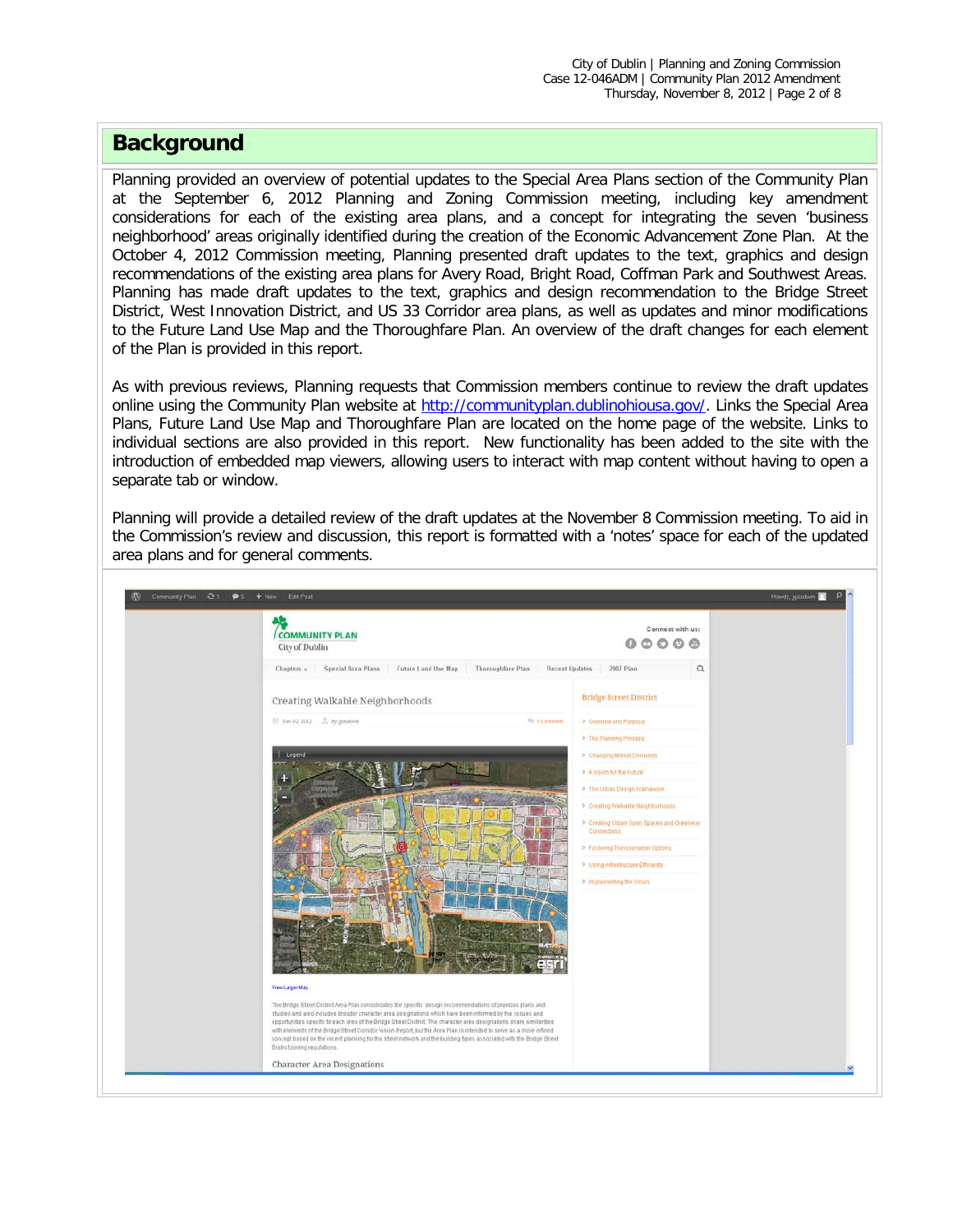| <b>Summary</b>                | <b>Draft Area Plan Amendments</b>                                                                                                                                                                                                                                                                                                                                                                                                                                                                                   |
|-------------------------------|---------------------------------------------------------------------------------------------------------------------------------------------------------------------------------------------------------------------------------------------------------------------------------------------------------------------------------------------------------------------------------------------------------------------------------------------------------------------------------------------------------------------|
| <b>Bridge Street District</b> | Planning has drafted a new Bridge Street District Area Plan, which can be<br>reviewed on the Community Plan website at:<br>http://communityplan.dublinohiousa.gov/special-area-plans/bridge-street-district/                                                                                                                                                                                                                                                                                                        |
|                               | The Bridge Street District Area Plan unites information from the various planning<br>and implementation documents developed as part of the Bridge Street Corridor<br>Study process, including the Planning Foundations document (May 2010) and<br>Vision Report (adopted by City Council in 2010) developed by Goody Clancy and<br>Associates, as well as information from subsequent implementation studies<br>undertaken throughout 2011 and 2012.                                                                |
|                               | As part of this special area plan, information from the original documents has<br>been updated as necessary; however, since the Bridge Street District Area Plan<br>effectively replaces the Historic Dublin and Sawmill/SR 161 Area Plans of the 2007<br>Community Plan, all of the text is "new" and therefore the track changes feature<br>used elsewhere on the Community Plan website does not apply.                                                                                                          |
|                               | The Bridge Street District Area Plan is organized into the following sections:<br>Overview and Purpose: Summary of the opportunities associated with the<br>Bridge Street District area; includes the Character Districts originally<br>published in the Bridge Street Corridor Vision Report as a series of "drop<br>down" features.                                                                                                                                                                               |
|                               | The Planning Process: Summary of the Bridge Street Corridor Study<br>planning effort and previous planning associated with the 2007 Dublin<br>Community Plan.                                                                                                                                                                                                                                                                                                                                                       |
|                               | Changing Market Demand: Provides an overview of the local and national<br>$\bullet$<br>market trends that served as the basis for the Bridge Street Corridor Study.<br>A Vision For the Future: Contains the Bridge Street Corridor Vision Report<br>$\bullet$<br>and Vision Principles that inform the principle design recommendations for<br>the Bridge Street District Area Plan.                                                                                                                               |
|                               | The Urban Design Framework: The framework is an element of the<br>$\bullet$<br>Bridge Street Corridor Vision Report that demonstrates the application of the<br>Vision Principles to the Bridge Street District Area Plan.<br>Creating Walkable Neighborhoods: The Bridge Street District Area Plan<br>$\bullet$<br>is housed in this section, with a series of Character Area Designations<br>informed by the issues and opportunities associated with each part of the<br>Bridge Street District.                 |
|                               | Fostering Transportation Options: Outlines the transportation analysis<br>$\bullet$<br>completed by Nelson Nygaard and highlights the importance of multiple<br>modes of transportation and a well-connected street network to a walkable<br>urban environment.                                                                                                                                                                                                                                                     |
|                               | Creating Urban Open Spaces and Greenway Connections: Provides a<br>$\bullet$<br>summary of the role of open spaces in an urban environment and some of<br>the open space and greenway objectives for the Bridge Street District.<br>Implementing the Vision: Summarizes the implementation efforts<br>$\bullet$<br>completed for the Bridge Street District, including the zoning regulations,<br>water, sewer and stormwater analyses, and upcoming efforts the City will be<br>making to continue implementation. |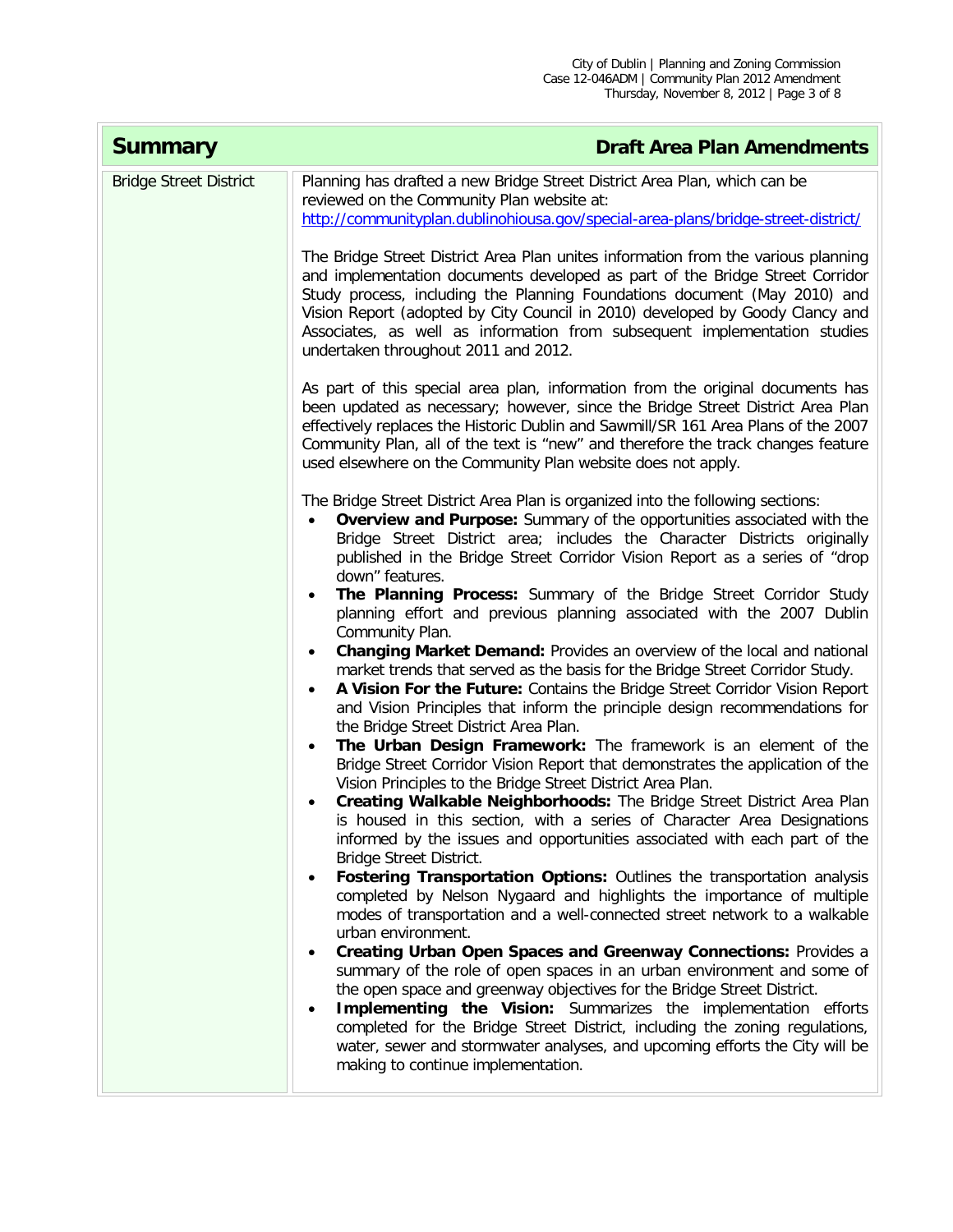| <b>Bridge Street District</b> | <b>Notes</b> |
|-------------------------------|--------------|
|                               |              |
|                               |              |
|                               |              |
|                               |              |
|                               |              |
|                               |              |
|                               |              |
|                               |              |
|                               |              |
|                               |              |
|                               |              |
|                               |              |
|                               |              |
|                               |              |
|                               |              |
|                               |              |
|                               |              |
|                               |              |
|                               |              |
|                               |              |
|                               |              |
|                               |              |
|                               |              |
|                               |              |
|                               |              |
|                               |              |
|                               |              |
|                               |              |
|                               |              |
|                               |              |
|                               |              |
|                               |              |
|                               |              |
|                               |              |
|                               |              |
|                               |              |
|                               |              |
|                               |              |
|                               |              |
|                               |              |
|                               |              |
|                               |              |
|                               |              |
|                               |              |
|                               |              |
|                               |              |
|                               |              |
|                               |              |
|                               |              |
|                               |              |
|                               |              |
|                               |              |
|                               |              |
|                               |              |
|                               |              |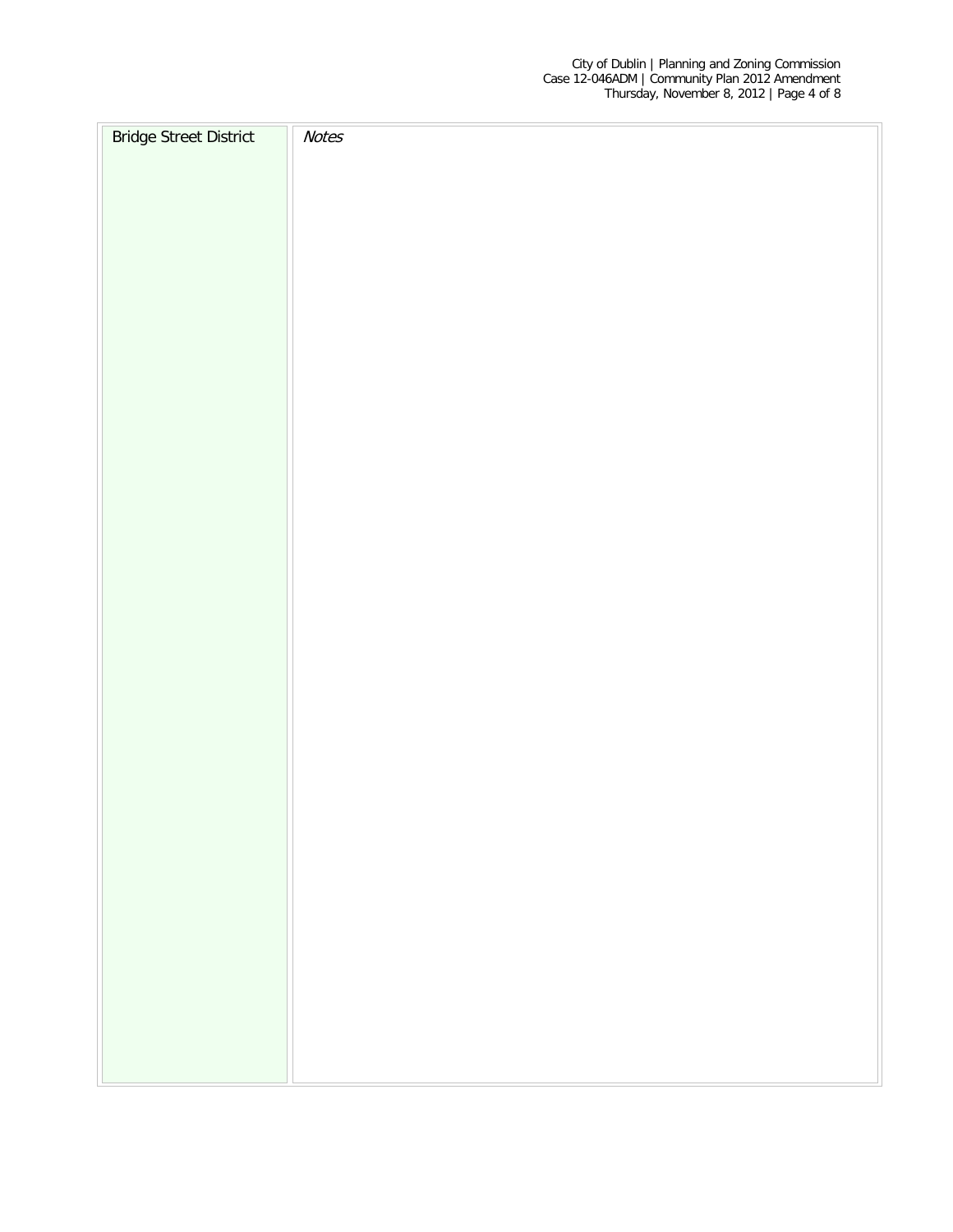| <b>West Innovation District</b><br>and US 33 Corridor | Planning has drafted new graphic plans for the West Innovation District and the<br>the US 33 Corridor Area.                                                                                                                                                                                                                                                                                                                                                                                                                                                                                                                                                                                                                                                                        |
|-------------------------------------------------------|------------------------------------------------------------------------------------------------------------------------------------------------------------------------------------------------------------------------------------------------------------------------------------------------------------------------------------------------------------------------------------------------------------------------------------------------------------------------------------------------------------------------------------------------------------------------------------------------------------------------------------------------------------------------------------------------------------------------------------------------------------------------------------|
|                                                       | The West Innovation District Plan can be reviewed at<br>http://communityplan.dublinohiousa.gov/special-area-plans/west-innovation-<br>district/.                                                                                                                                                                                                                                                                                                                                                                                                                                                                                                                                                                                                                                   |
|                                                       | The US 33 Corridor Plan can be reviewed at<br>http://communityplan.dublinohiousa.gov/special-area-plans/us-33-corridor-area/                                                                                                                                                                                                                                                                                                                                                                                                                                                                                                                                                                                                                                                       |
|                                                       | These plans coordinate with the land use types originally described in the<br>Economic Advancement Zone Plan. Text from the EAZ Plan has been updated for<br>the West Innovation District Plan. Text has not yet been updated for the US 33<br>Corridor Plan. Revisions to specific design recommendations are pending for both<br>plans.                                                                                                                                                                                                                                                                                                                                                                                                                                          |
|                                                       | The West Innovation District graphic closely represents both the land use plan<br>and thoroughfare plan elements of the EAZ Plan. The US 33 Corridor graphic uses<br>the same land use classifications as are used in the West Innovation District Plan,<br>but also coordinates with the recommendations of the Jerome Township Land Use<br>Plan (in locations where Planning has determined that such coordination may be<br>appropriate). In particular, the revised US 33 Corridor plan depicts less emphasis<br>on high intensities of development extending northwest into Jerome Township.<br>This is consistent with the West Innovation District's recommendations for a<br>transition to light manufacturing and research/assembly uses toward Dublin's<br>western edge. |
|                                                       | <b>Notes</b>                                                                                                                                                                                                                                                                                                                                                                                                                                                                                                                                                                                                                                                                                                                                                                       |
|                                                       |                                                                                                                                                                                                                                                                                                                                                                                                                                                                                                                                                                                                                                                                                                                                                                                    |
|                                                       |                                                                                                                                                                                                                                                                                                                                                                                                                                                                                                                                                                                                                                                                                                                                                                                    |
|                                                       |                                                                                                                                                                                                                                                                                                                                                                                                                                                                                                                                                                                                                                                                                                                                                                                    |
|                                                       |                                                                                                                                                                                                                                                                                                                                                                                                                                                                                                                                                                                                                                                                                                                                                                                    |
|                                                       |                                                                                                                                                                                                                                                                                                                                                                                                                                                                                                                                                                                                                                                                                                                                                                                    |
|                                                       |                                                                                                                                                                                                                                                                                                                                                                                                                                                                                                                                                                                                                                                                                                                                                                                    |
|                                                       |                                                                                                                                                                                                                                                                                                                                                                                                                                                                                                                                                                                                                                                                                                                                                                                    |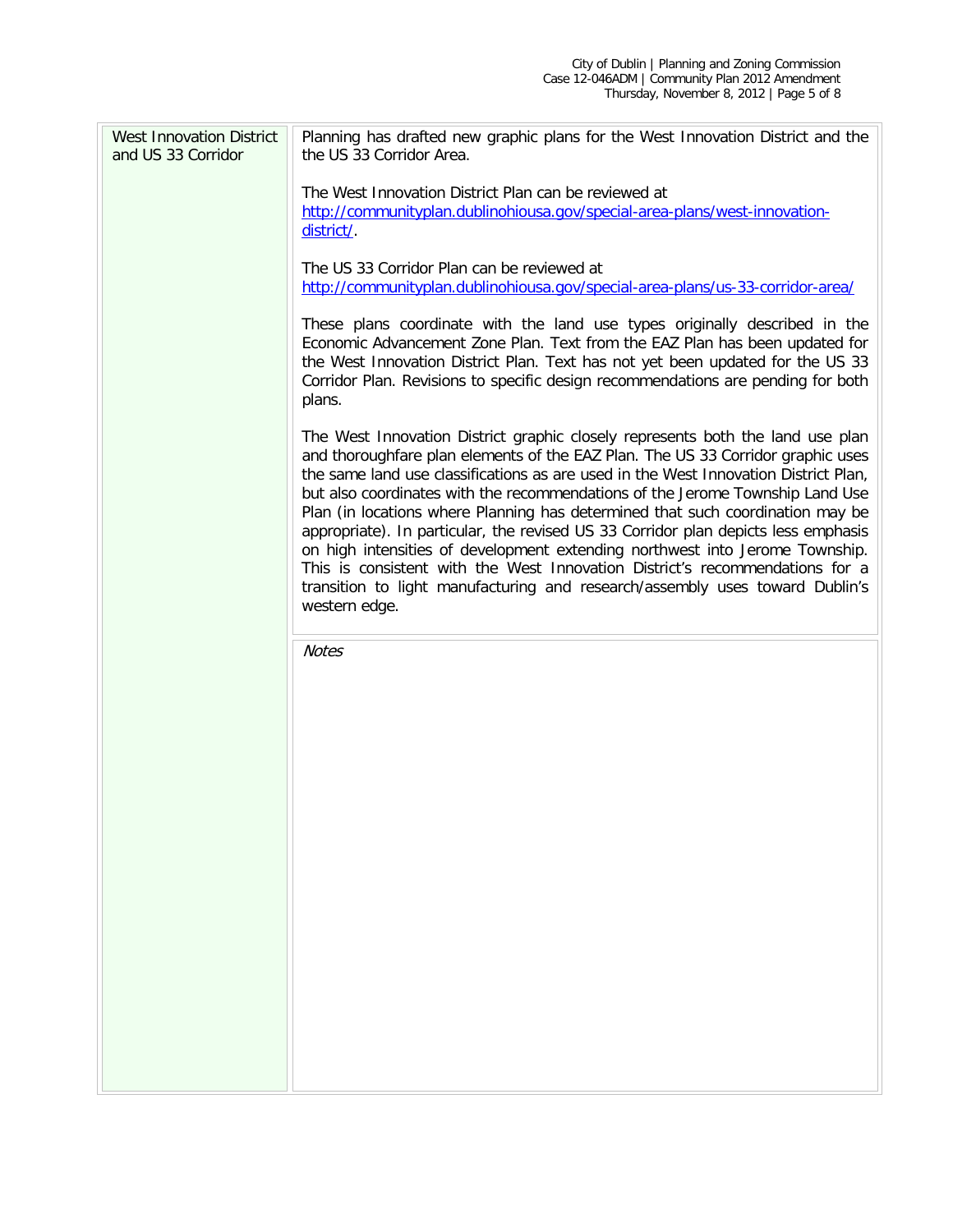| <b>Future Land Use Map</b> | Proposed updates to the Future Land Use Map and the Land Use Classification<br>descriptions can be reviewed on the Community Plan website at:<br>http://communityplan.dublinohiousa.gov/future-land-use-map/                                                                                                                                                                                                                                                                     |
|----------------------------|----------------------------------------------------------------------------------------------------------------------------------------------------------------------------------------------------------------------------------------------------------------------------------------------------------------------------------------------------------------------------------------------------------------------------------------------------------------------------------|
|                            | Notes are indicated on the interactive map to explain the reasoning for specific<br>changes. Redlined text of the revised land use descriptions is included on the<br>Future Land Use page.                                                                                                                                                                                                                                                                                      |
|                            | Many of the proposed revisions reflect the adoption of the Innovation District,<br>TechFlex and Bridge Street District zoning requirements. This includes the<br>proposed combination of the two Office/Research & Development classifications<br>into a single category, and the replacement of the Mixed Use Town Center<br>classification with a Mixed Use Urban Core category. Some technical clarifications<br>have been identified on various portions of the map as well. |
|                            | Planning also proposes minor revisions to some land use classification names and<br>descriptions to help clarify intent and to eliminate potential conflicts or overlap<br>between different categories. In some cases, this involves the reclassification of<br>certain properties, but with no material impact on the recommended land use or<br>development density. Planning will provide an overview of the specific revisions at<br>the November 8 Commission meeting.     |
|                            | <b>Notes</b>                                                                                                                                                                                                                                                                                                                                                                                                                                                                     |
|                            |                                                                                                                                                                                                                                                                                                                                                                                                                                                                                  |
|                            |                                                                                                                                                                                                                                                                                                                                                                                                                                                                                  |
|                            |                                                                                                                                                                                                                                                                                                                                                                                                                                                                                  |
|                            |                                                                                                                                                                                                                                                                                                                                                                                                                                                                                  |
|                            |                                                                                                                                                                                                                                                                                                                                                                                                                                                                                  |
|                            |                                                                                                                                                                                                                                                                                                                                                                                                                                                                                  |
|                            |                                                                                                                                                                                                                                                                                                                                                                                                                                                                                  |
|                            |                                                                                                                                                                                                                                                                                                                                                                                                                                                                                  |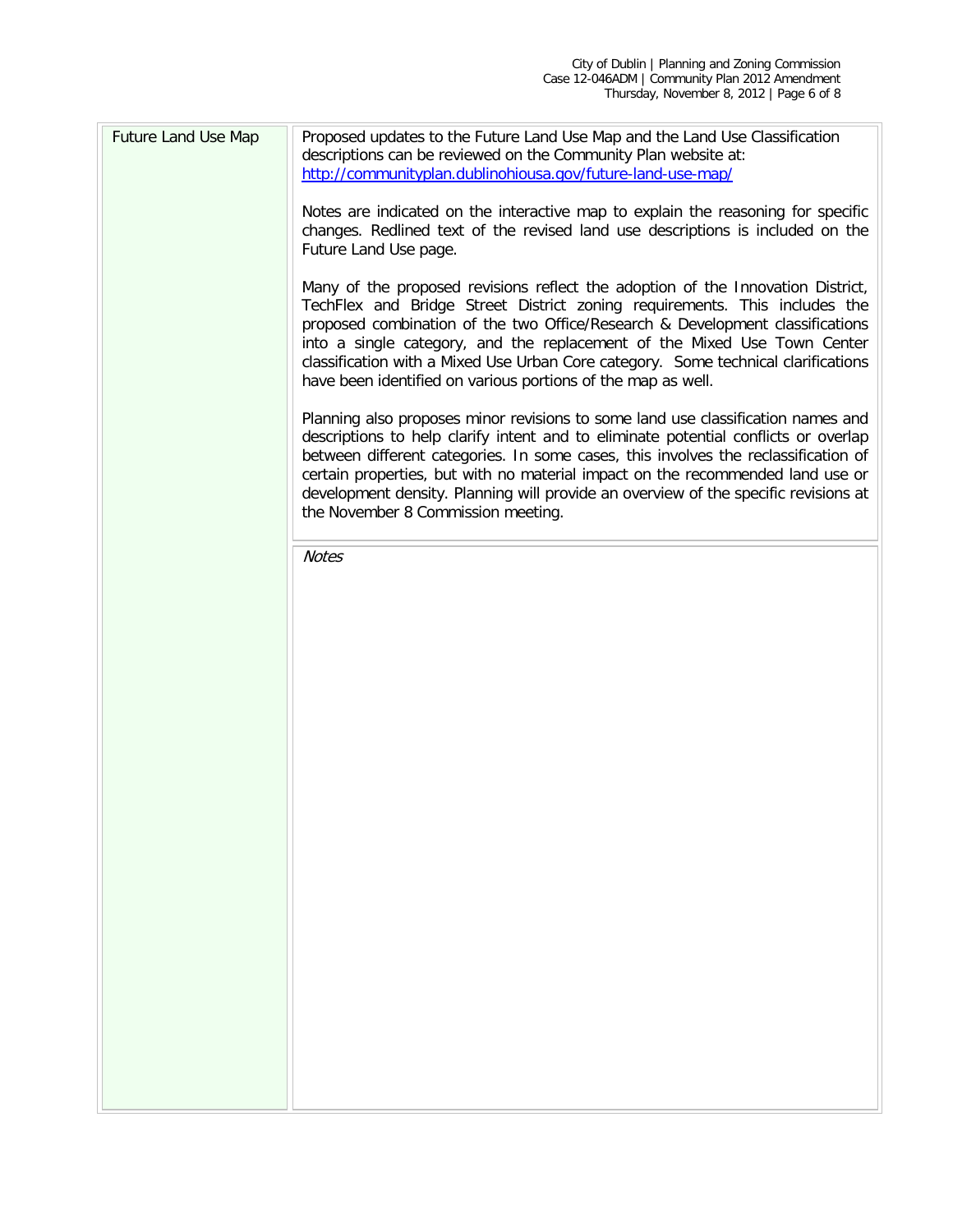| Thoroughfare Plan | Proposed updates to the Thoroughfare Plan can be reviewed on the Community<br>Plan website at: http://communityplan.dublinohiousa.gov/thoroughfare-plan/                                                                                                                                                                                                                                                                       |
|-------------------|--------------------------------------------------------------------------------------------------------------------------------------------------------------------------------------------------------------------------------------------------------------------------------------------------------------------------------------------------------------------------------------------------------------------------------|
|                   | Notes are indicated on the interactive map to explain the reasoning for specific<br>changes. A redlined copy of the Thoroughfare Plan table can also be accessed<br>within the Thoroughfare Plan map viewer.                                                                                                                                                                                                                   |
|                   | Many Thoroughfare Plan updates are based on recent roadway project<br>completions and minor technical corrections. As with the Future Land Use Map,<br>more significant revisions are based on newly planned thoroughfare concepts for<br>the Bridge Street District and the West Innovation District. Planning and<br>Engineering will provide an overview of the specific revisions at the November 8<br>Commission meeting. |
|                   | <b>Notes</b>                                                                                                                                                                                                                                                                                                                                                                                                                   |
|                   |                                                                                                                                                                                                                                                                                                                                                                                                                                |
|                   |                                                                                                                                                                                                                                                                                                                                                                                                                                |
|                   |                                                                                                                                                                                                                                                                                                                                                                                                                                |
|                   |                                                                                                                                                                                                                                                                                                                                                                                                                                |
|                   |                                                                                                                                                                                                                                                                                                                                                                                                                                |
|                   |                                                                                                                                                                                                                                                                                                                                                                                                                                |
|                   |                                                                                                                                                                                                                                                                                                                                                                                                                                |
|                   |                                                                                                                                                                                                                                                                                                                                                                                                                                |
|                   |                                                                                                                                                                                                                                                                                                                                                                                                                                |